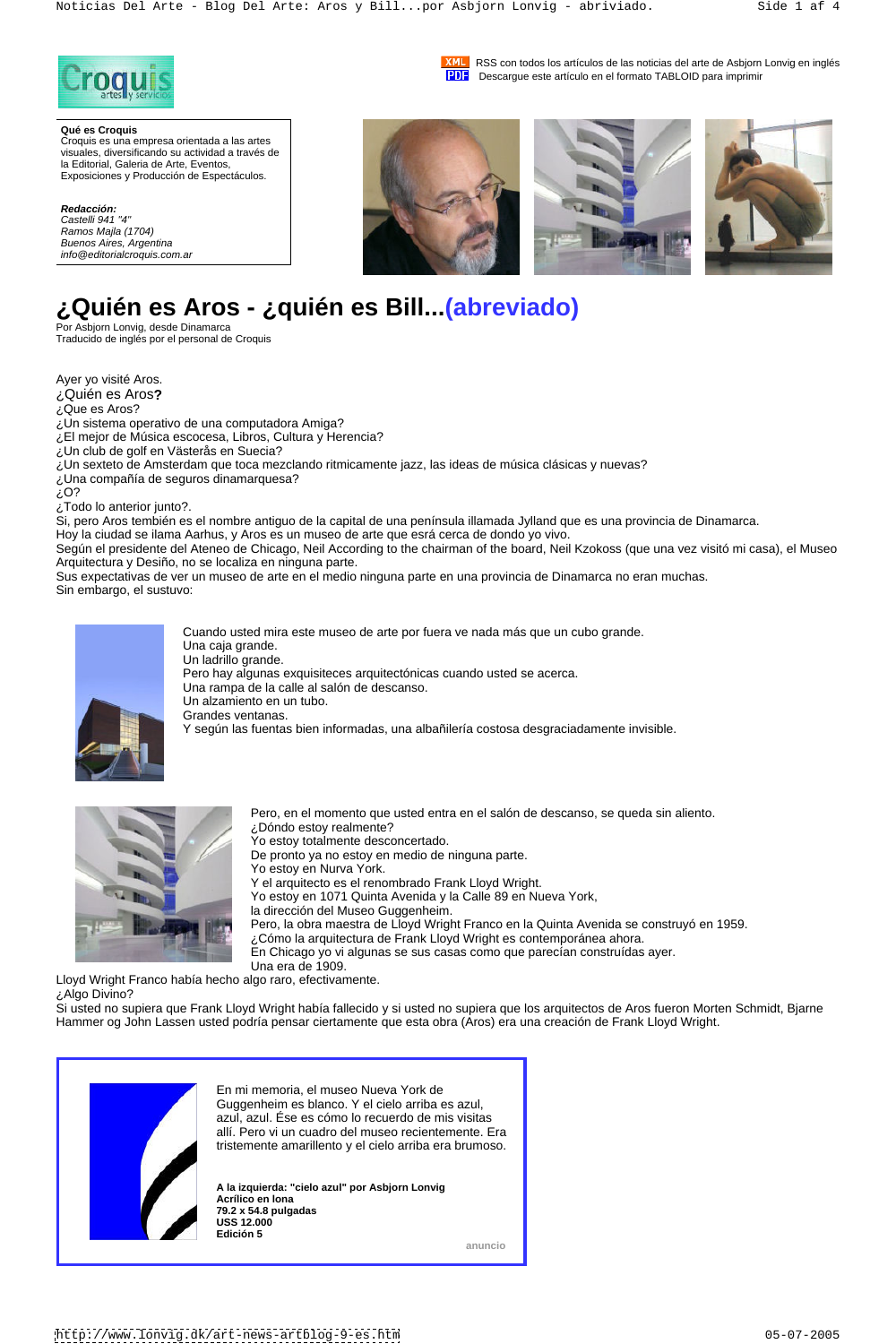## **¿Quién es Bill?**

 **Bill** no es un drama policial más exitoso de la televisión británica. **Bill** no es el conocido dueño de Microsoft. **Bill** no es el presidente anterior de los Estados Unidos.



#### **Bill** es Bill Viola.

Bill es un artista del video. Bill nació en Nueva York. Él se graduó con un B.F.A. en la Universidad Visual y Realización de Artes de la Universidad de Syracuse, Nueva York. Después de eso trabajó con varios proyectos. Por ejemplo, trabajó con un grupo de música vanguardista. La Dotación Nacional para las Artes le otorgó un Artista Fellowship Visual a Bill para su traba jo en el video. Él recibió un Artista Fellowship Video de la Fundación de Rochefeller. La Fundación John Simón Guggenheim Memorial presentó a Bill con un estupendo video......... Ha exibido sus obras en el Museo de Arte Moderno en Nueva York y Museo Guggenheim en Nueva York,

La exhibición que este artista mundial presenta en Aros se llama Las Visiones de Bill Viola en colaboración con Guggenheim Bilbao, Solomon R. Guggenheim Museo de Nueva York y el Guggenheim Alemán de Berlín.

Berlín y Bilbao.

fotos de Poul Ib Henriksen y ARoS Aarhus Kunstmuseum

en la colaboración con Guggenheim Bilbao, Solomon R. Guggenheim Museum Nueva York y Deutsche Guggenheim Berlin

The last part of this article was not printed in Croquis, here you have it in English....

#### **This world artist exhibits at Aros.**

On beforehand I read this in the catalog (....which actually is a book):

The five pieces comprising Bill Violas Visions strike up certain fundamental themes that characterize Viola's art, such as his fascination with birth, life, death an rebirth. Inspired particularly by Buddhism's concept of reincarnation, Viola treats existence as a cycle where the human being is born, lives, dies, and is born anew.......................................................... The next sentence I did not quit understand but it might be explained here..................................... Bill Viola generates visions. He does so with visually intense images, that wager our physically concrete

reality with an underlying metaphysical world..........

Or in short deep Bill.

I was ready to see deep Bill's art.

I too had seen an interview with a curator from Aros

in TV, she was fascinated by the technical aspects

of Bill's exhibition: Huge screens, high stereo sounds etc.

#### **1. - Crossing**



I entered the room. No light at all. With a screen in the middle of the room. A screen that was not as huge as I was told in TV. I forgot everything about technical aspects as a man began walking in slow motion far away. Slow, slow motion.

I just stirred - totally forgetting how long the man's crossing lasted. As the man came close he stood still. A tiny flame appeared. It grew and grew and grew. High sounds of thundering fire. The man burns. To ashes. Silence. **Silence** and the state of the state of the state of the state of the state of the state of the state of the state of the state of the state of the state of the state of the state of the state of the state of the Nothing left.

**2. - Going Forth by Day**

Five huge projections in one room each showing a video film. Stereo sounds from the 5 video films. Watching 5 deep Bill video films in one time was a tremendous challenge.



**The deluge.** 

<http://www.lonvig.dk/art-news-artblog-9-es.htm> 05-07-2005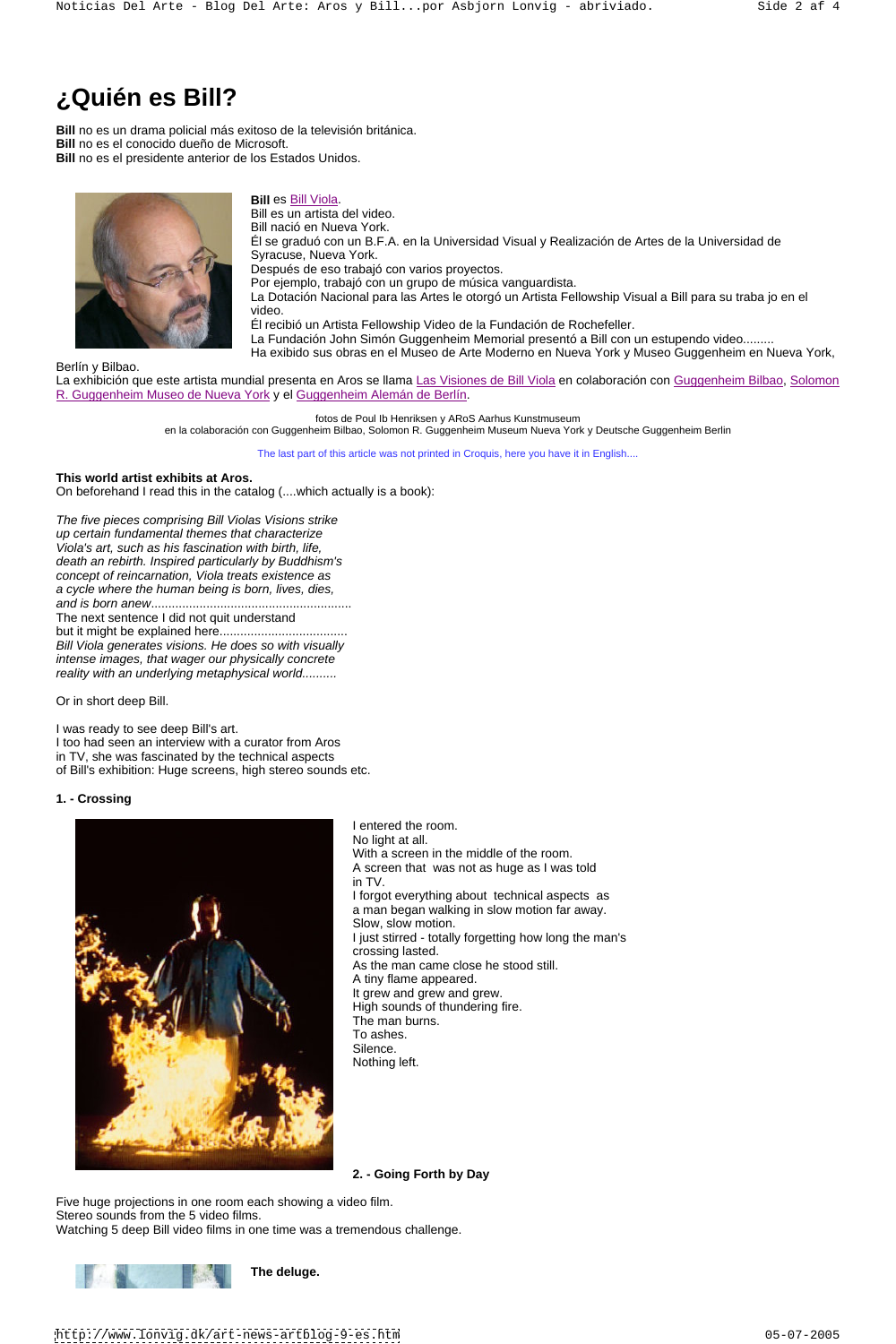At the wall facing you as you enter the room.

The images are shown on the wall, like e fresco. A door and 4 windows. A beggar. Furniture are being removed from the hose. Pedestrians walk faster and faster. Noise from the street. Panic. People hurry out of the door. Some do not manage to get out before cascades of water catch them and rush them out on the street, dead. Cascades of water from the windows. High sounds of water.



#### **The voyage.**

A dollhouse like house at the top of a hill. A dying man is in a bed. Two relatives are mourning. A watch sits outside.

Removers and a bargeman are loading a barge.

The barge is at the lake shore.

The lake is calm. No wind. It seams artificial.

The two relative leave the dollhouse. The watch leaves the hose. The relatives return back to the hose. The door is locked. The man in the hose has died.

Two elderly people say good by to each other on the lake shore. And they both enters the barge and sail across the lake.



**First light.** Rocks and a pond. Exhausted rescuers load an ambulance with stuff. The ambulance leaves. (I have forgotten the chronology) It rains cats and dogs. A woman is offered a blanket. Three men and a woman go to sleep.

A woman comes out of the pond and flies into the sky.



### **The path.**

People are passing by. In slow motion, all of them in the same direction. Going to or coming from a picnic. Bringing things. This goes on and on. The image is huge, it is on the long side of the room,

#### from one end to another.

#### **Fire Birth**

The 5th projection was on fire every time I looked. Contours of a figure emerged now and then. A baby? But only to fade away.

By the way - Bill was inspired by the renaissance master Luca Signorelli's Judgment Day frescoes in Ovate in Italy. Giotto's has been of great inspiration to Bill, too. Giotto's greatest masterpiece is a giant 3-dimentional image, which you phisically enter like Going Forth by Day. Going Forth by Day lasted for half an hour. Afterwards I had a feeling that I had to watch every single video film for half an hour, but sure that's not Bill Viola's intention. One half hour, period. I had to take break. Why? It was too much. Of what?

Can't say.

Alertness maybe.

Emotional bombardment probably.

I went to the nice Italian like Art Café and had a salad and two bread, a mineral water and a cup of coffee.

#### **3. - Surrender**



A single screen work. A man in red. His face is distorted with pain. A woman in blue. Her face is distorted with pain. The man and the woman are reflected in the surface of a pool of water. Now and then they bend forward and plunge. The water runs off their faces. Tears? Their expressions become more and more painful. And. They dissolve.